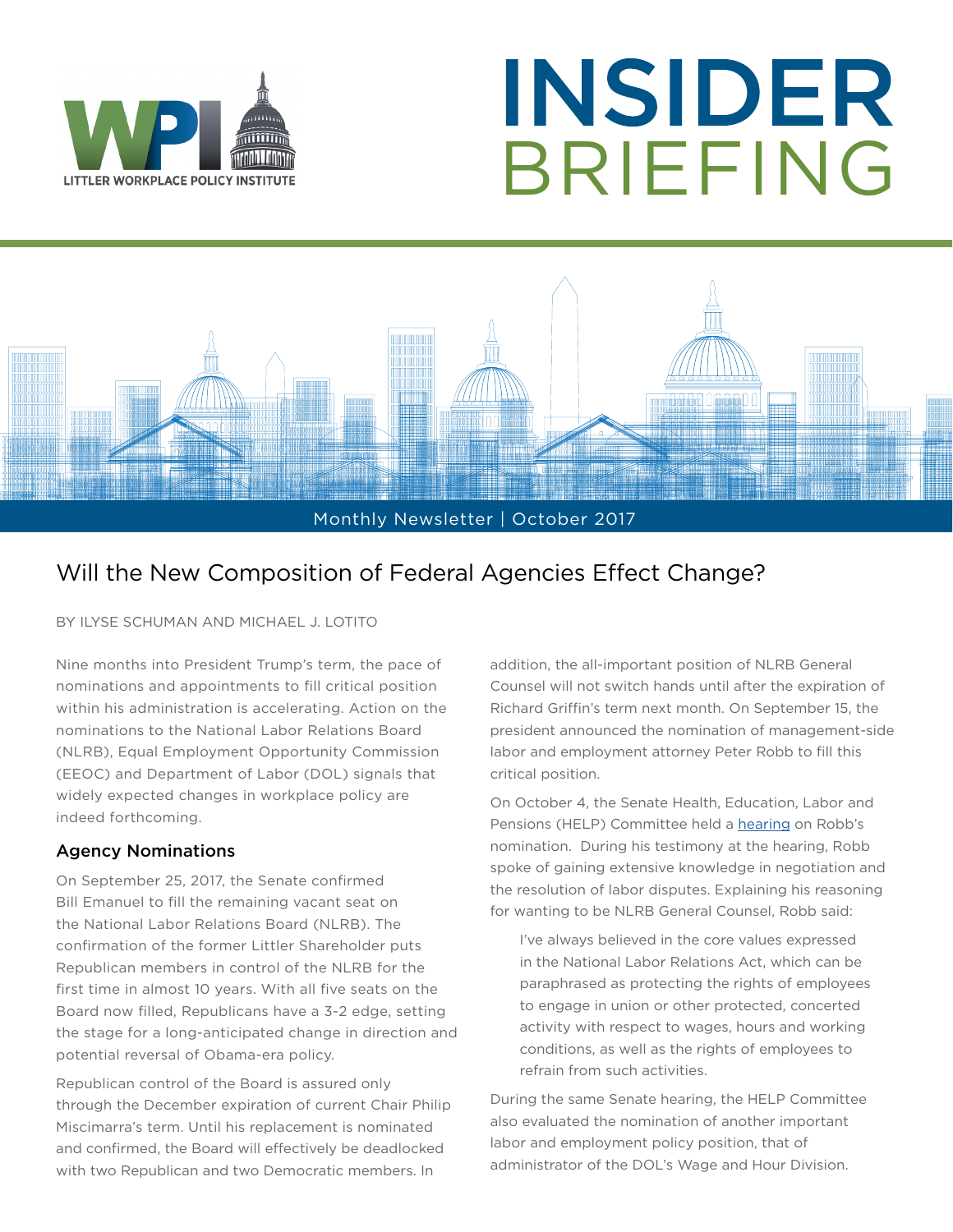## INSIDER BRIEFING

Cheryl Stanton, the president's pick for the position, has served as executive director for the South Carolina Department of Employment and Workforce. She previously worked as a labor and employment attorney and in the White House Counsel's office under President George W. Bush. Upon confirmation, Stanton will face a full plate of issues at the DOL, including the fate of the overtime regulation. The DOL has sought public comment through a Request for Information on the salary threshold and other issues related to updating the white collar overtime exemption regulations.

On October 18, the Senate HELP Committee approved Stanton's nomination by a vote of 12-11. During the same session, the Committee also approved Robb's nomination by a similar margin. The nomination of Patrick Pizzella to be Deputy Secretary of Labor also advanced, as did the nominations of Janet Dhillon to be a Member of the Equal Employment Opportunity Commission (EEOC), and upon confirmation, designated Chair, and Daniel M. Gade to be a Member of the EEOC.

The Committee action on these key labor and employment positions was a significant step toward instigating changes at the DOL, NLRB and EEOC. Their nominations now move to the full Senate for consideration, where they face an already crowded Senate floor schedule.

#### Joint Employment and the Sharing Economy

Even in the absence of a confirmed Wage and Hour Administrator, the DOL has taken action to reverse positions taken by the prior administrator. On June 7, the DOL [announced](https://www.littler.com/publication-press/publication/dol-withdraws-joint-employer-and-independent-contractor-guidance) that it was withdrawing guidance on independent contractor status and joint employment under the Fair Labor Standards Act (FLSA).

Although the expansive and controversial Administrator's Interpretations were withdrawn, additional guidance by the Wage and Hour Division on these topics by the new administration will likely have to wait until the new administration is in place. Meanwhile, lawmakers in the House are taking steps to roll back the prior administration's broad interpretation of joint employment. On September 13, the House Education and Workforce Committee held a hearing on the Save Local Businesses Act, H.R. 3441. The legislation, introduced by Rep. Bradley Byrne (R-AL), Chairman of the Subcommittee on Workforce Protections, will reaffirm that two or more employers must have "actual, direct, and immediate" control over employees to be considered joint employers

under the National Labor Relations Act and FLSA. The Save Local Business Act amends the NLRA and FLSA by defining joint employer relationships as follows:

A person may be considered a joint employer in relation to an employee only if such person directly, actually, and immediately, and not in a limited and routine manner, exercises significant control over essential terms and conditions of employment, such as hiring employees, discharging employees, determining individual employee rates of pay and benefits, day-to-day supervision of employees, assigning individual work schedules, positions, and tasks, or administering employee discipline.

On October 4, the Committee [approved](https://edworkforce.house.gov/news/documentsingle.aspx?DocumentID=402021) the legislation by a vote of 23-17. Upon the Committee's passage of the bill, Rep. Byrne stated: "the Save Local Business Act is all about eliminating uncertainty for workers and protecting small businesses throughout the United States. Over the coming weeks, I will continue working with my colleagues to build even stronger support for this commonsense, bipartisan legislation." Littler's Workplace Policy Institute will provide updates on the status of this legislation.

Another workplace policy issue the House Education and Workforce Committee is examining is the so-called "sharing economy." In her [opening statement](https://edworkforce.house.gov/calendar/eventsingle.aspx?EventID=401959) for the hearing, entitled "The Sharing Economy: Creating Opportunities for Innovation and Flexibility," Chairwoman Virginia Foxx (R-NC) stated:

As the sharing economy continues to grow, we need to make sure outdated federal policies don't stand in the way. The self-employed individuals who rely on the sharing economy for work don't fit neatly into obsolete job categories defined in another era. So, there are important questions over how we can modernize policies to meet the needs of the future.

The hearing evidences the Committee's interest in the topic and could signal further action ahead.

#### Health Care

After months of speculation, the shape of the White House and congressional action on the future of the Affordable Care Act (ACA) seems to be taking shape. In the wake of failed efforts by Republicans to "repeal and replace" the ACA through the legislative process, the White House turned to Executive Branch action to try to reform the nation's healthcare system. On October 12, President Trump [signed](https://www.littler.com/publication-press/publication/president-trump-issues-executive-order-reshape-health-insurance-market) an executive order (EO):